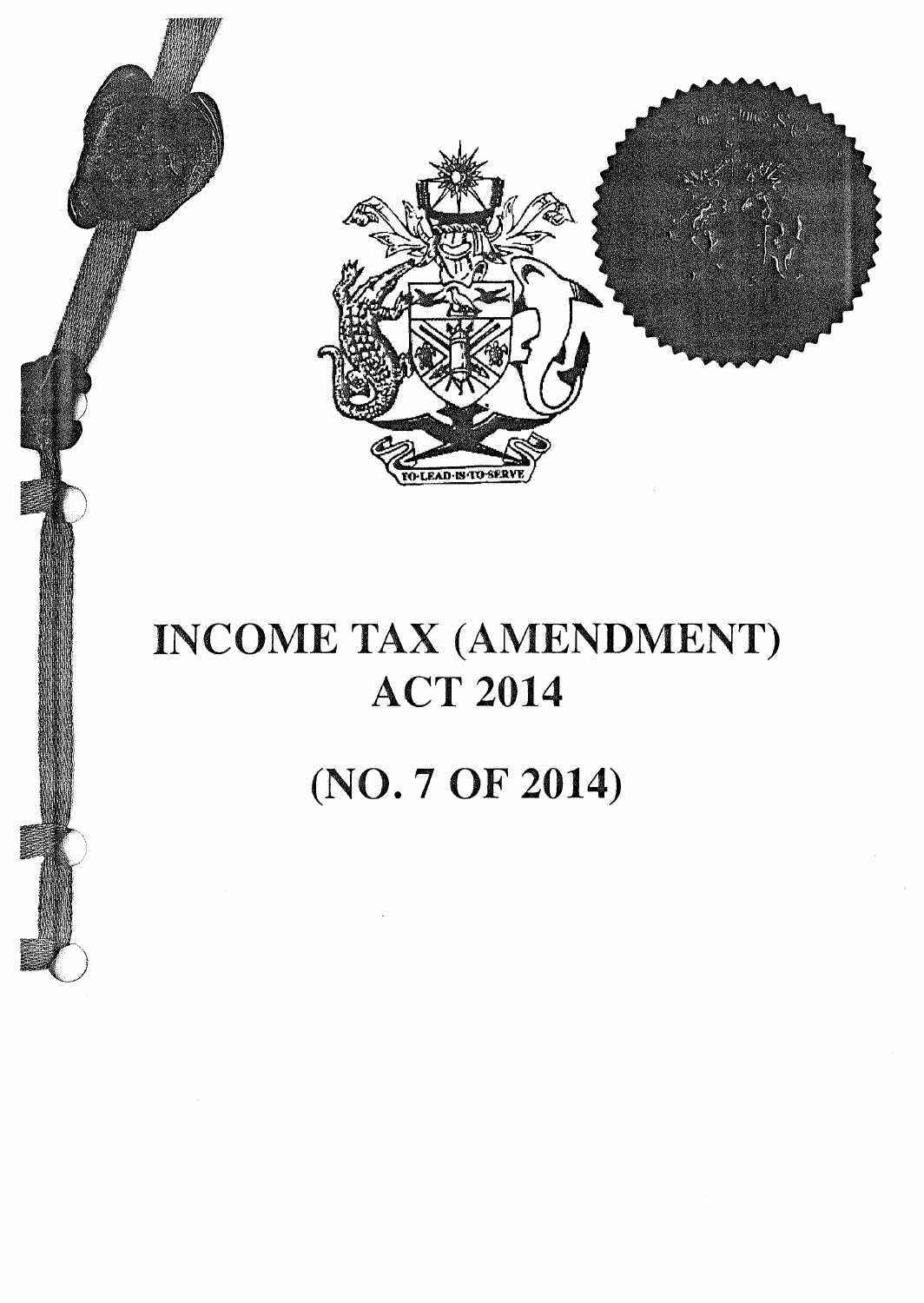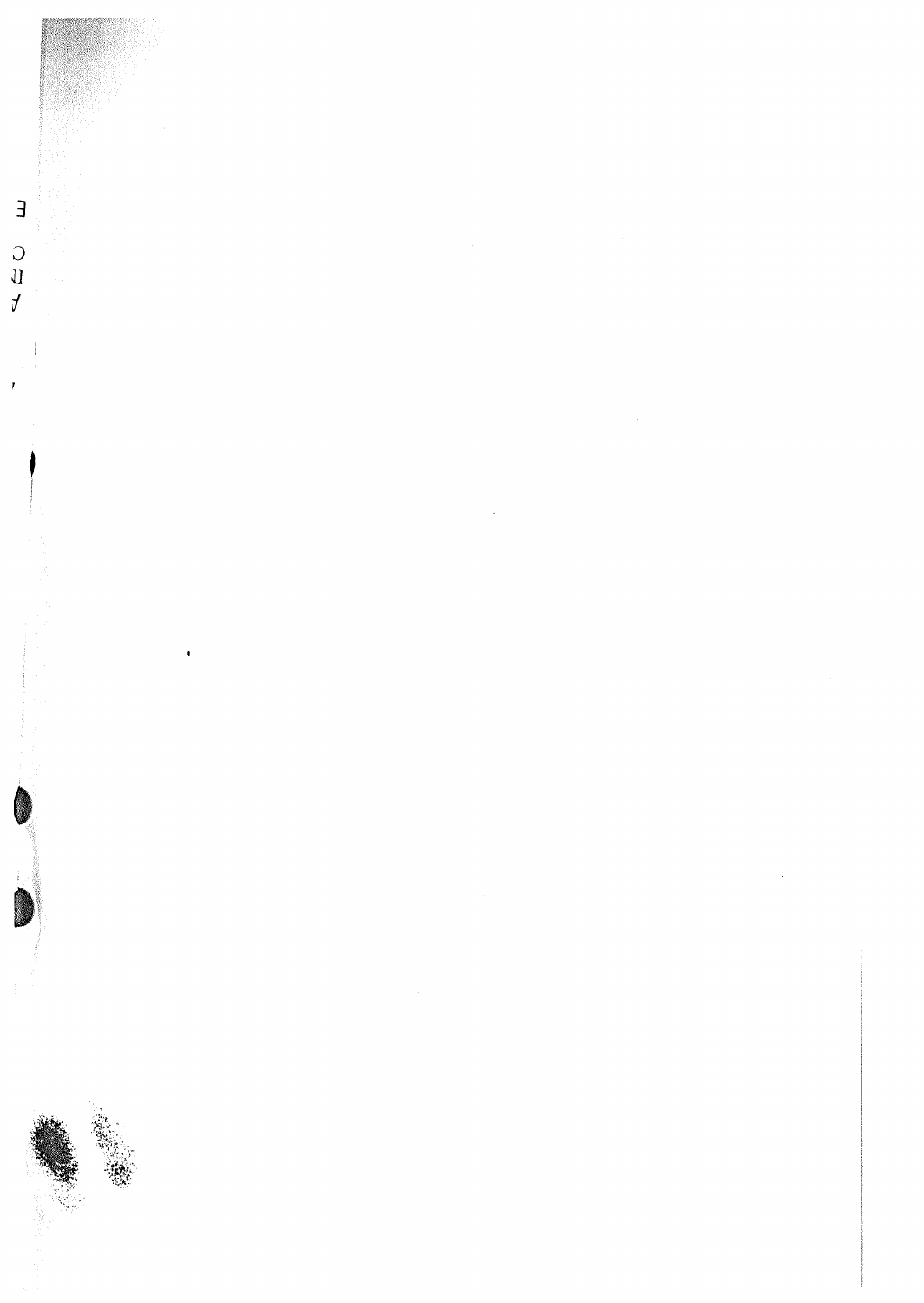

# ; INCOME TAX (AMENDMENT) ACT 2014

## (NO.7 OF 2014)

PASSED by the National Parliament this twenty-eighth day of April 2014. (This printed impression has been carefully compared by me with the Bill passed by Parliament and found by me to be a true copy of the Bill)

r-r:.)o~ \_\_

 $\blacksquare$ 

Taeasi Sanga (Mrs) Clerk to National Parliament

ASSENTED to in Her Majesty's name and on Her Majesty's behalf this 14<sup>th</sup> day of May 2014.

 $F. O.$  Kabui

Sir Frank Utu Ofagioro Kabui Governor-General

Date of Commencement: see section 1

A N ACT TO AMEND THE INCOME TAX ACT (CAP. 123) IN ORDER TO INTRODUCE A NEW MINING TAX REGIME AND FOR MATTERS CONNECTED THEREWITH OR INCIDENTAL THERETO.

EN ACT ED by the National Parliament of Solomon Islands.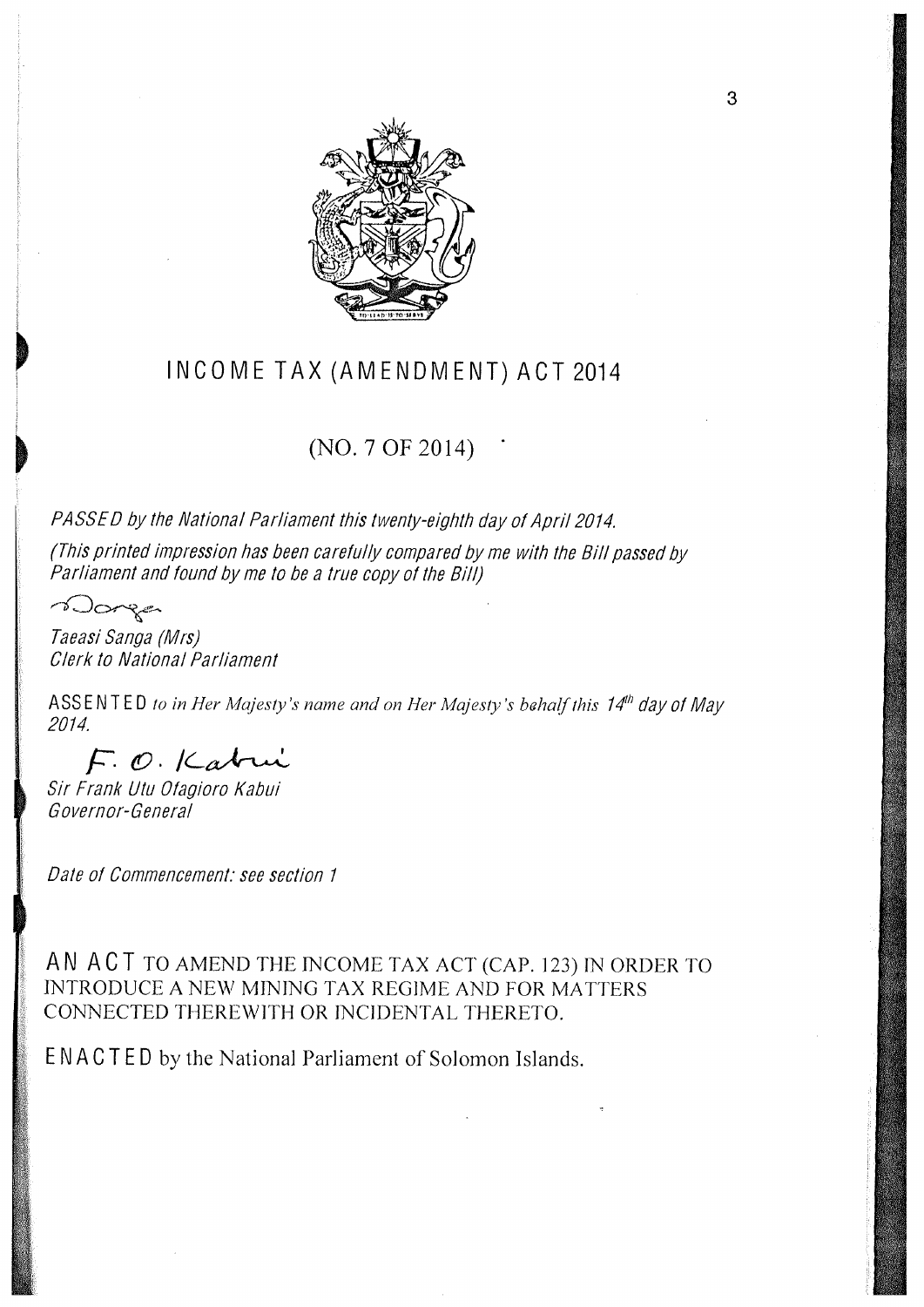### ARRANGEMENT OF SECTIONS

- I. Short Title and Commencement
- 2. Amendment of Section 2
- J. Amendment of Section J 4. Amendment of Section 15
- 5. Amendment of Section 18
- 
- 6. Amendment of Section 19<br>7. Amendment of Section 20 Amendment of Section 20
- 8. Amendment of Section 21
- 9. Insertion of new section 21A
- 10. **Insertion of new section 107A**
- 
- **II.** Amendment of Section 109
- 12. Amendment of Third Schedule
- 13. Amendment of Fourth Schedule
- 14. Amendment of Sixth Schedule<br>15. Amendment of Ninth Schedule
- Amendment of Ninth Schedule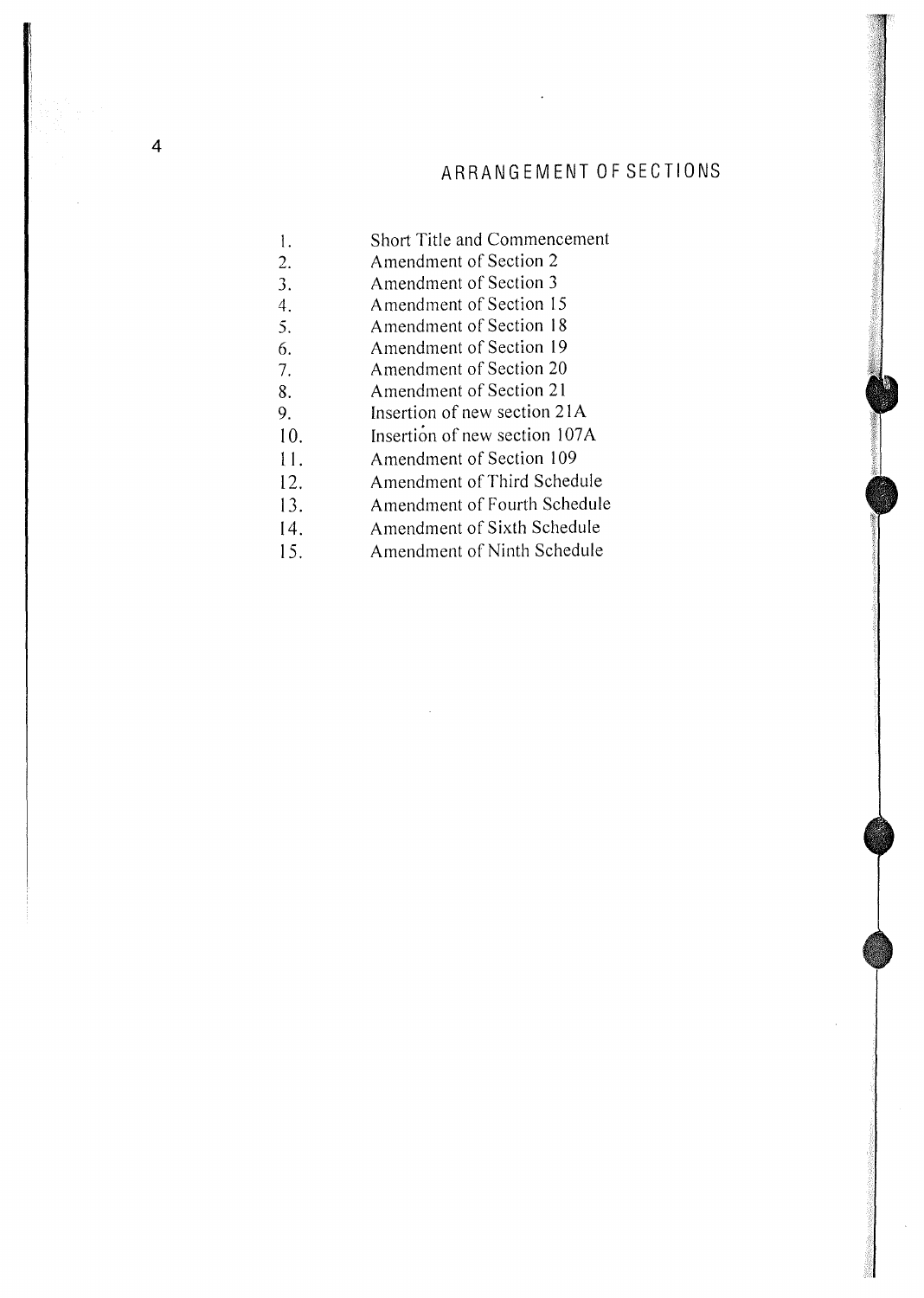## **INCOME TAX (AMENDMENT) ACT 2014**

1. This Act may be cited as the Income Tax (Amendment) Act 2014, and commences on the  $1<sup>st</sup>$  day of July 2014.

2. The Income Tax Act (hereinafter referred to as the "principal Act") is amended in section  $2 -$ 

- (a) by inserting the following definitions in their proper alphabetical sequence -
	- "approved infrastructure" has the meaning in section *36A* of the Mines and Minerals Act;
	- "mineral licence" means a prospecting licence or a mining lease or both issued pursuant to the Mines and Minerals Act;";
- (b) by inserting after subsection (4) the following new subsection -
	- "(5) In the event of any general provision in the Act being inconsistent or in conflict with a specific provision in the Fourth Schedule, the specific provision shall prevaiL".

#### 3. The principal Act is amended in section  $3 -$

- (a) by deleting paragraph (a) of subsection (1) and substituting the following -
	- "(a) gains or profits from
		- (i) any business, for whatever period of time carried on;
		- (ii) employment;

Short titlc and commencement

Amcndment of section 2 Cap 123

Amendment of section 3

Cap. 42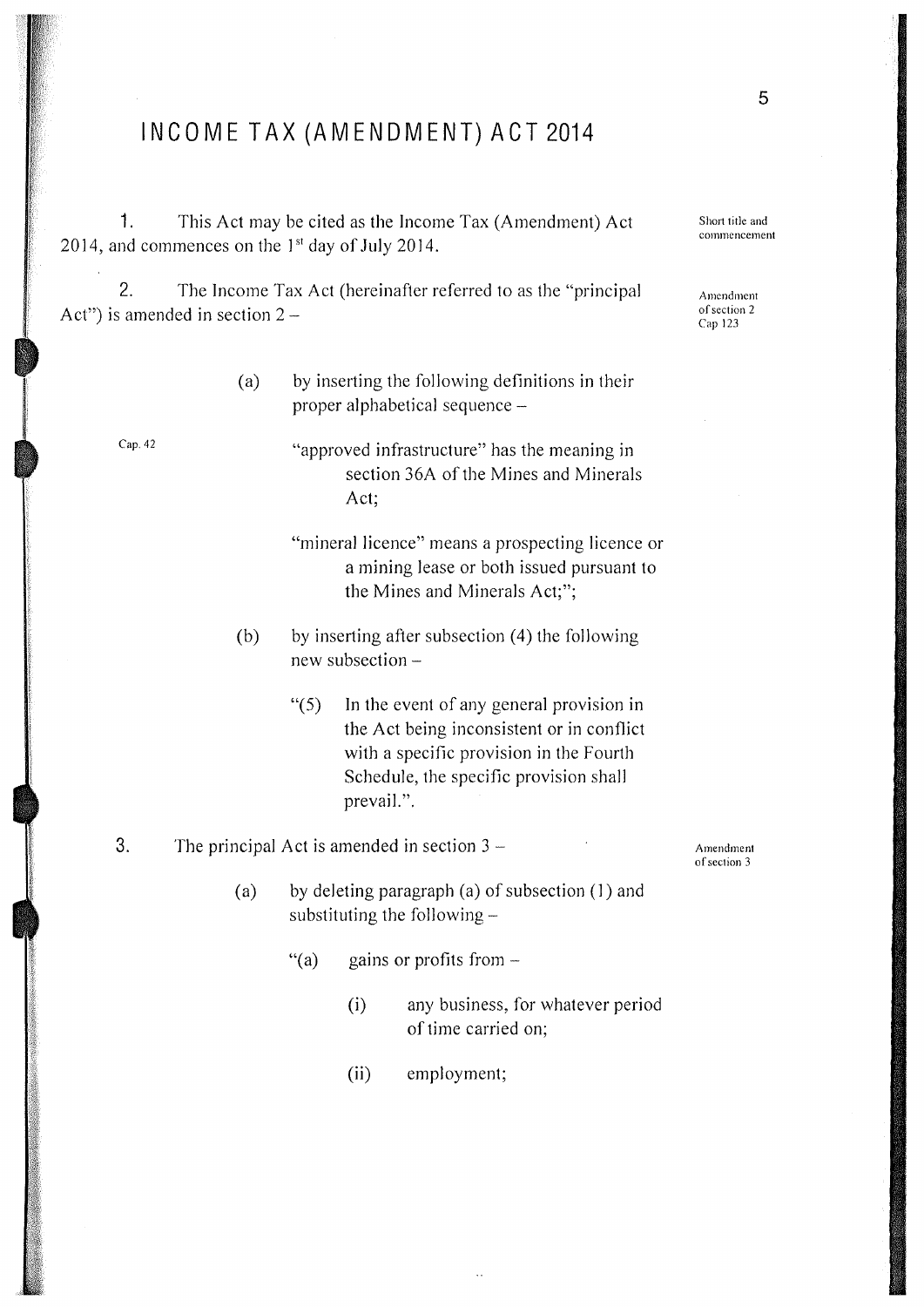- (iii) any right granted to any other person for the use or possession of any property; or
- (iv) the transfer of any rights relating to a mining lease or to land to which a mining lease applies".
- (b) in subsection (2) by deleting the word "or" that appears after the semi-colon in paragraph (a) and inserting the word "and".
- (c) by inserting after subsection (2) the following new subsection -
	- "(3) Income that is gain or profit from the transfer of any rights described in subparagraph  $3(1)(a)(iv)$  is derived from Solomon Islands where the lease applies to land located in Solomon Islands.".

4. The principal Act is amended by repealing section 15 and substituting the following section -

15. (1) An approved mining company that has

incurred expenditure in the course of constructing approved infrastructure is entitled to a credit against the income tax payable in a year equal to the expenditure incurred in that year for the construction.

(2) If the credit available under subsection (1) exceeds the income tax payable in the year in which the expenses have been incurred, the lower of the excess and the income tax payable in the following year is allowed as a credit against the income tax payable in the following year. This credit can be carried forward indefinitely."

Amendment of section 15

> "Tax credit for expenditure incurred in approved infrastructure development of an approved mining company

Amendment of section 18 5. The principal Act is amended in section  $18(2)$  as follows -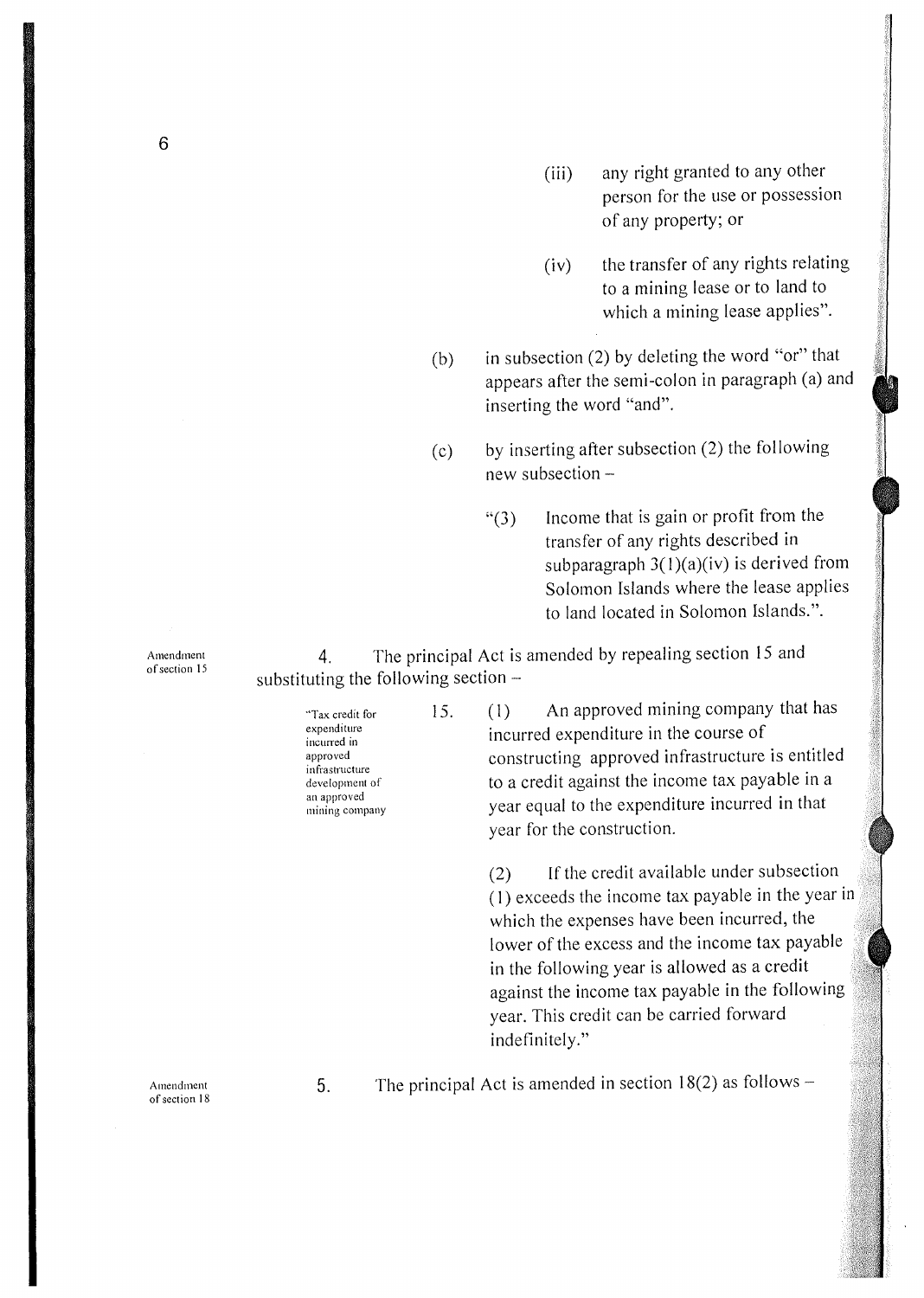- (a) by inserting in paragraph (m) after the words "section 36" the words "and at a rate of not less than twenty percent";
- (b) by deleting paragraph (0) and substituting the following paragraph
	- "(o) amounts allocated by an approved mining company in the year for future application towards the cost of environmental rehabilitation, restoration or reclamation as required by a mining licence, the Mines and Minerals Act, the Environment Act 1998, or a relevant agreement, provided the approved mining company holds written confirmation from the Minister of Mines and Minerals and the Minister of Environment that

(i) the amounts allocated in the year are authorised or required by the Mines and Minerals Act, The Environment Act 1998, or a relevant agreement; and

(ii) irrevocable arrangements are in place to ensure the funds will be available to the Government of Solomon Islands to carry out the environmental rehabilitation, restoration or reclamation in the event the approved mining company does not apply the amounts as required.". and

 $(c)$  in paragraph  $(p)$  by inserting before the word "operating" the following words-

"Subject to Part III of the Fourth Schedule,",

6. The principal Act is amended in section  $19$  as follows - Amendment of section 19

(a) by repealing subsections (J) and (2) and substituting the following -

7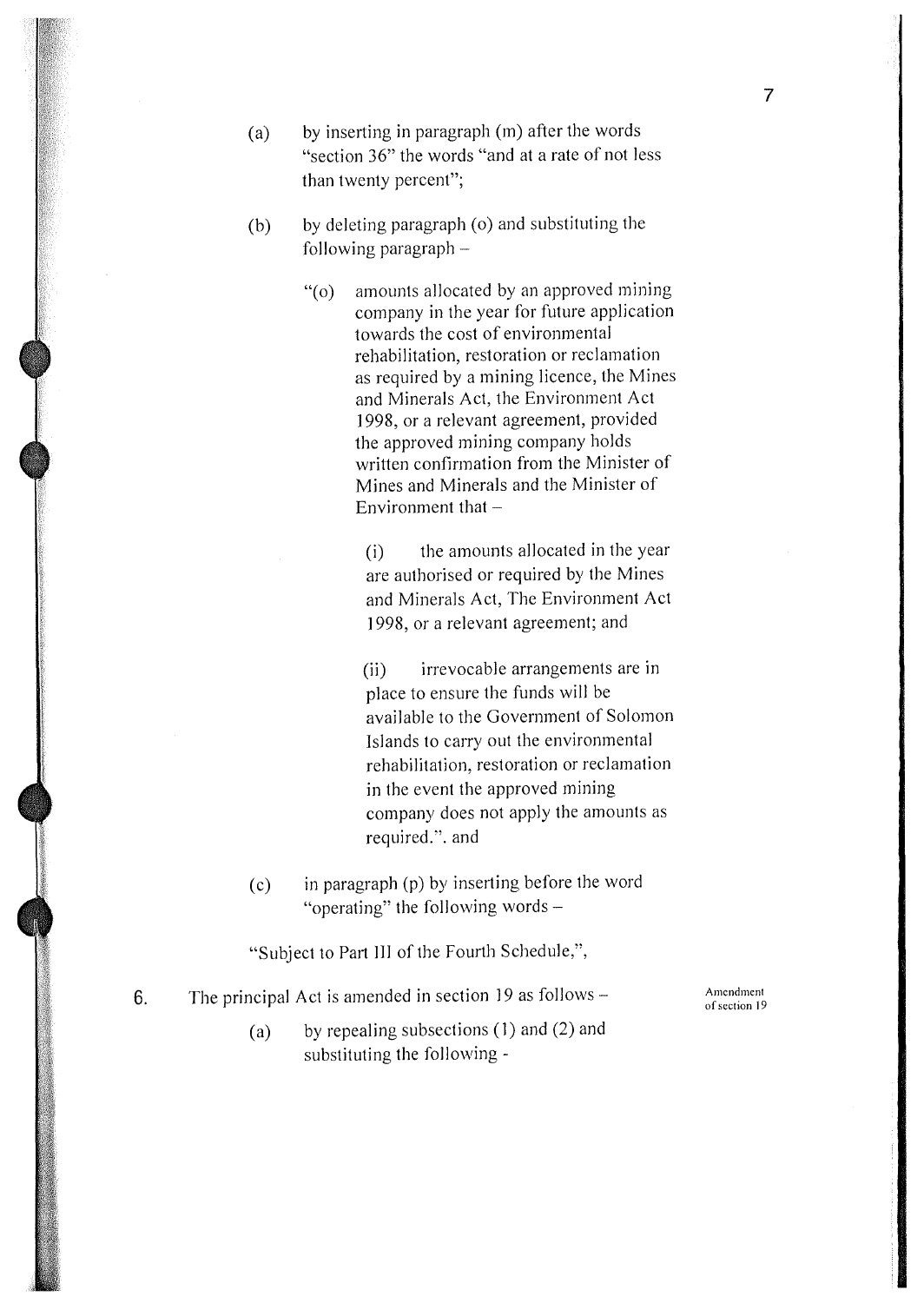- " $(1)$  In this section, a "deductible loss" for a year means the amount by which deductions allowed in the calculation of chargeable income subject to tax exceed amounts included in chargeable income under section 3 for the year.
- (2) A person who has a deductible loss in respect of a year may reduce chargeable income subject to tax by the amount of the deductible loss in the following year and for each of the subsequent four years to the extent the loss is not used to reduce chargeable income subject to taxation in a prior year.".
- (b) by inserting after subsection  $(2)$  a new subsection (2A) and renumbering the existing subsection (2A)as subsection "(2B)".

"(2A) Notwithstanding subsection (2), an approved mining company that has a deductible loss in respect of a year may reduce chargeable income subject to tax by the amount of the deductible loss in the following year and for each of the subsequent six years to the extent the loss is not used to reduce chargeable income subject to taxation in a prior year.".

7. The principal Act is amended in section  $20 -$ 

> (a) by inserting after paragraph (i) in subsection (2) the following new paragraphs -

> > "(j) expenditures that would otherwise be deductible under section 18, apart from interest expenses allowed under paragraph 12A of the Fourth Schedule and management expenses subject to withholding tax at the level set in paragraph (xiv) of the Sixth Schedule, to the extent that the otherwise deductible expenditures:-

Amendment of section 20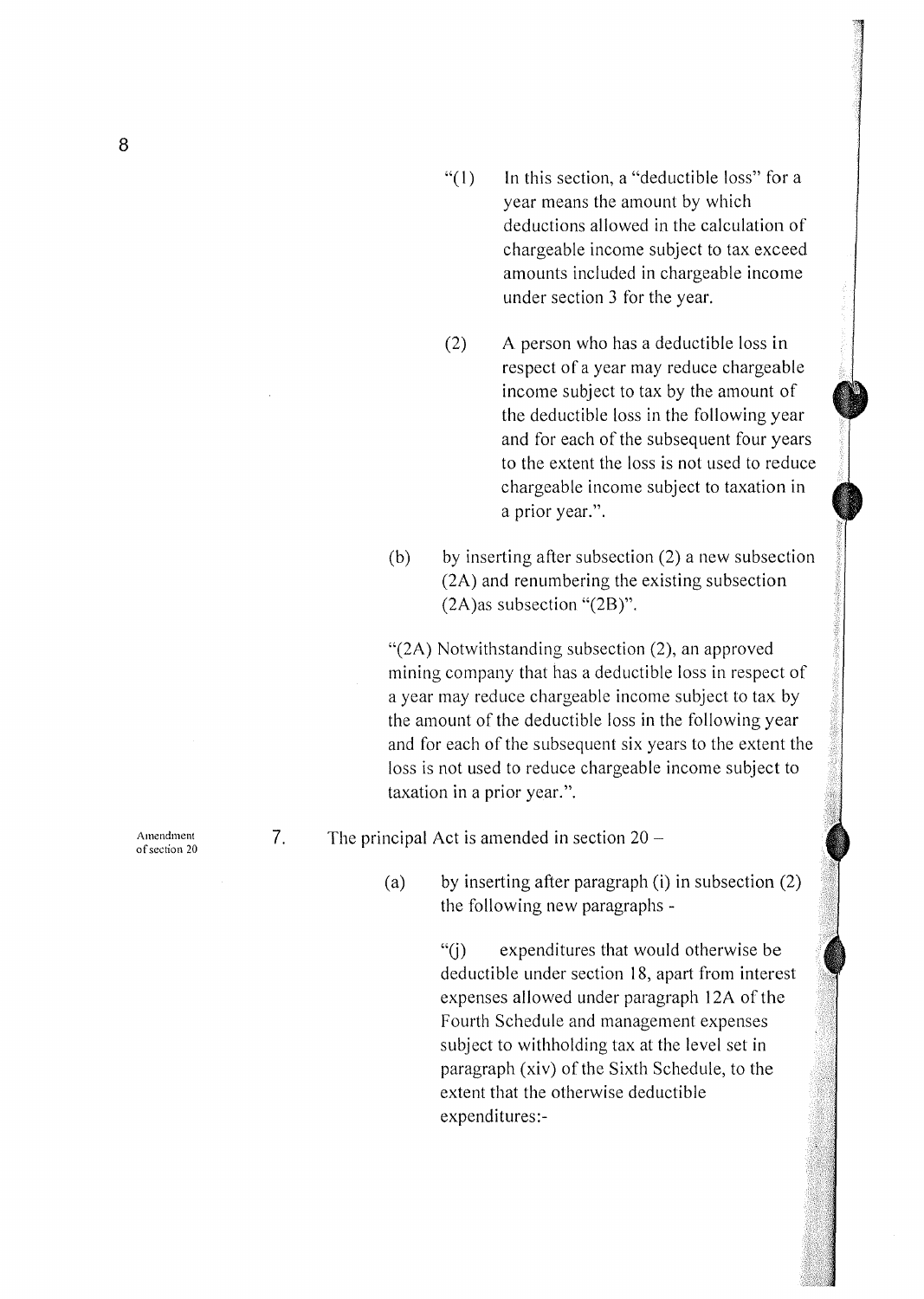- (i) are paid to a related person not resident in the Solomon Islands; and
- (ii) exceed five percent of the total of deductions allowed under this Act in the year apart from operation of this paragraph.

(k) expenditure for rehabilitation, restoration or reclamation as required by a mining licence, the Mines and Minerals Act, the Environment Act 1998, or a relevant agreement, apart from expenditure for which a deduction is allowed under paragraph  $18(2)(o)$ , or subparagraph  $5(5)$ of the Fourth Schedule.

(I) expenditure incurred by an approved mining company on the construction of approved infrastructure to the extent a credit is allowable to the company under section 15;".

(b) by inserting a new subsection as subsection  $(2A)$ and renumbering the existing subsection (2A) as (2B)

> "(2A) For the purpose of paragraph  $20(2)(i)$ , a related person is:-

- (a) a person with a direct or indirect interest in the approved mining company; or
- (b) any person in which a person described in (a) has a direct or indirect interest.".
- 8. The principal Act is amended in section  $21 -$

Amendment of section 21

(a) by deleting the figure "(1)" that appears in subsection (1);

- (b) by deleting subsection (2);
- (c) by deleting the marginal note of the section and inserting instead the following "Source of gains

9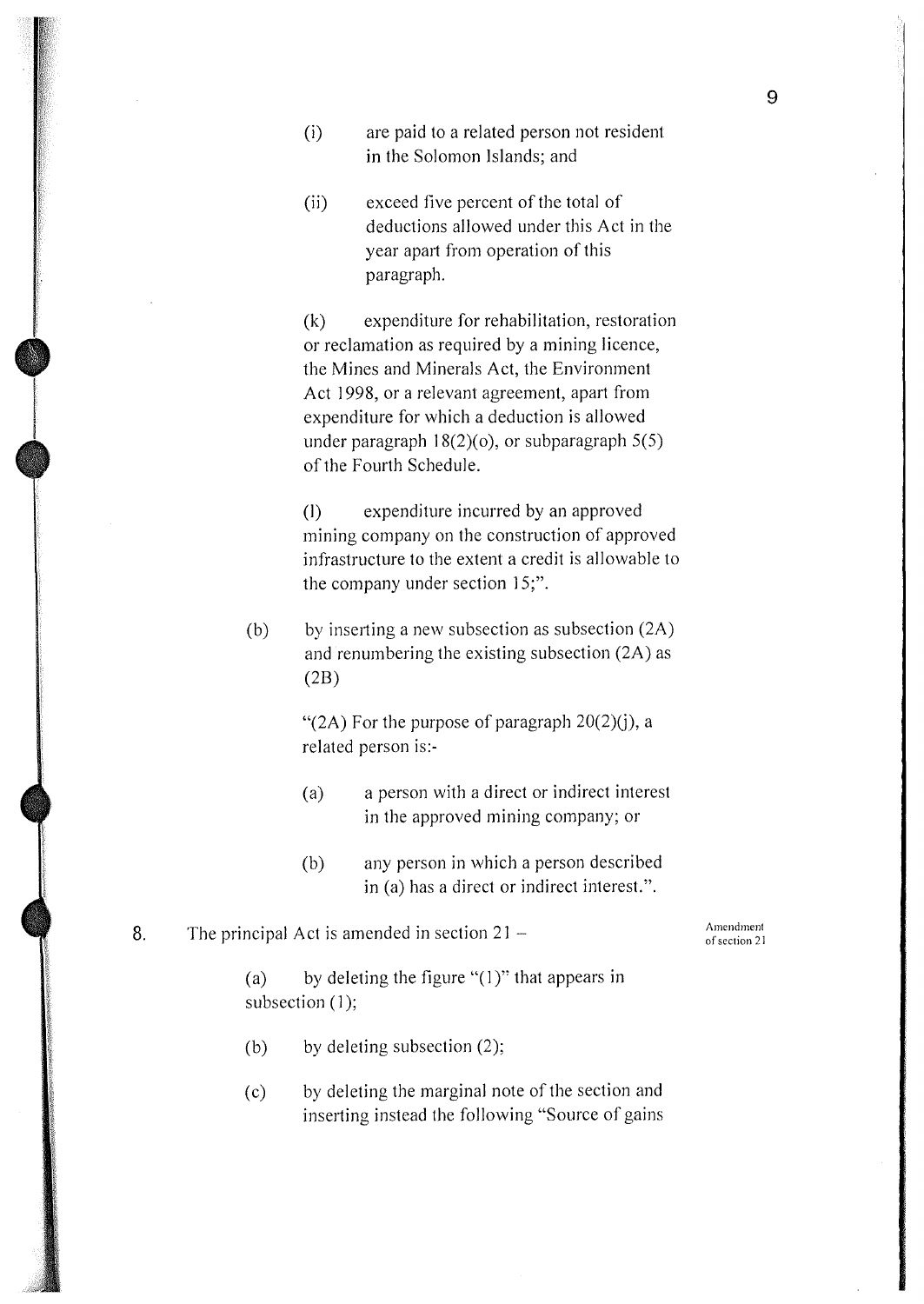or profits from sales of products and produce from Solomon Islands".

9. The principal Act is amended by inserting after section 21 a new section as follows -

"Arrangement and  $\sum_{\text{transaction not at}} 21A.$  (1)

 $\frac{1}{2}$  arrangement and  $\frac{21 \text{A}}{21 \text{A}}$ . (1) This section applies where a person arm's length derives an amount or incurs a liability for an amount in the course of a transaction or arrangement that is for any reason not at arm's length.

> (2) Where an amount described in subsection (1) differs from the amount that would have been derived or incurred had the arrangement or transaction been at arm's length, the Commissioner may deem the amount to be the amount that would have been derived or incurred had the arrangement or transaction been at arm's length.".

Insertion of 10. The principal Act is amended by inserting after section 107 new a section 107A as follows  $-$ 

"Public ruling  $107A$  (1) The Commissioner may, by way of a public ruling explain the Commissioner's interpretation of any provision of this Act.

> (2) The Commissioner may not collect from a person tax greater than that due under the provisions of this Act as interpreted by the Commissioner in a public ruling authorised by this section.

> (3) The Commissioner may not seek to impose any penalty on a person for failure to pay tax exceeding that due under the provisions of this Act as interpreted by the Commissioner in a public ruling authorised by this section.".

Insertion of new section 21A

new section 1071\

pal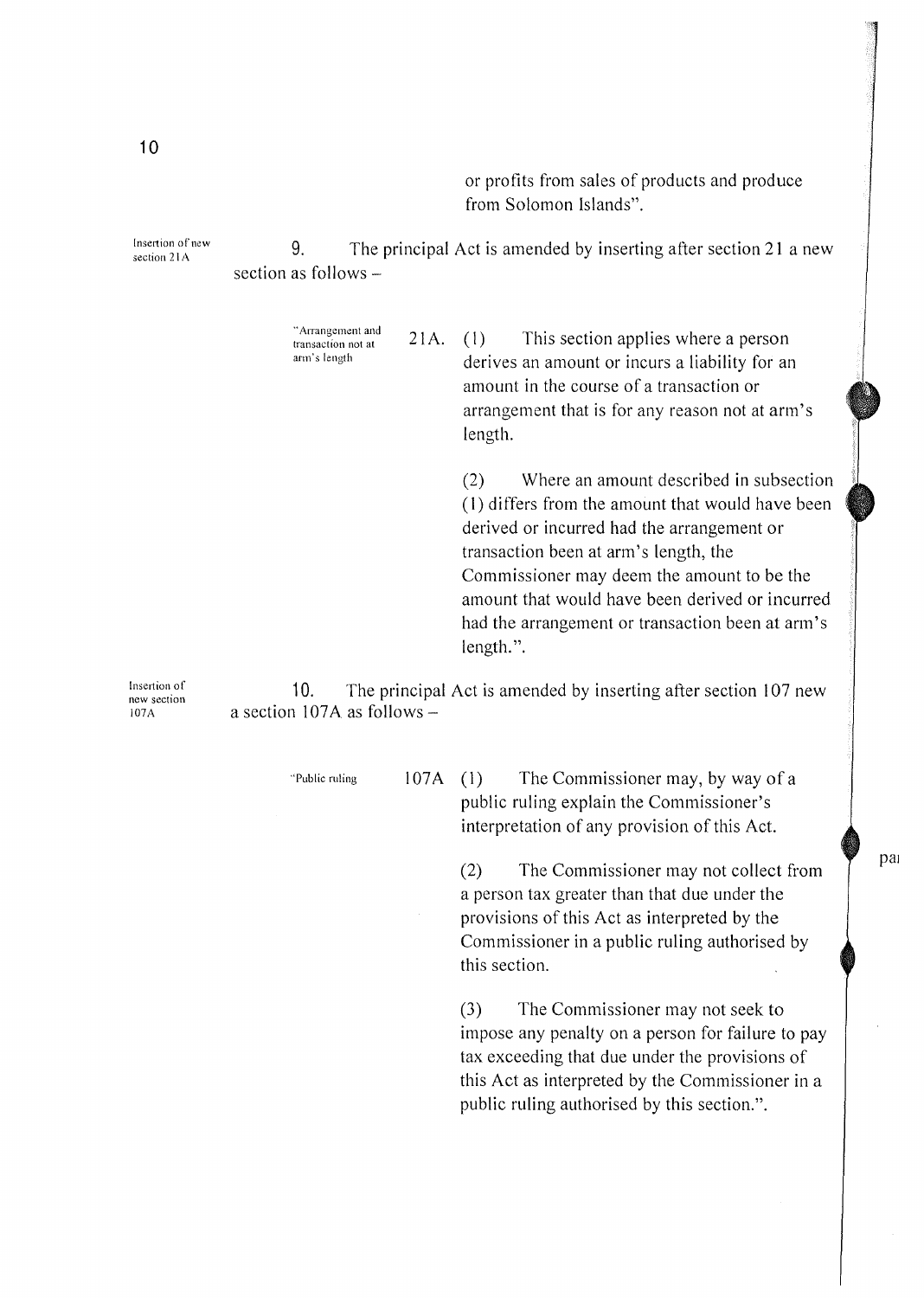Amendment of section 109

11. Section 109 of the principal Act is amended by inserting after subsection (5) the following new subsections.

> " $(6)$  Nothing in subsection  $(1)$  or subsection  $(3)$  shall prevent any officer employed in carrying out the provisions of this Act from communicating to any officer, being an employee of the Department of Prime Minister and Cabinet or other Ministry for the time being responsible for the reporting requirements under the EIT] Standard Requirements for EJT] implementing countries, any information, being aggregate tax information that does not directly reveal the identity of any taxpayer and that

- (i) the officer is authorised by the Ministry to receive; and
- (ii) the Commissioner considers is not undesirable to disclose and is essential to enable the officer to carry out the duties conferred on the officer in order to comply with the requirements for reporting and disclosure under EITI.
- "(7) In this section "EITI" means Extractive Industries Transparency Initiative".

12. The Third Schedule to the principal Act is amended by deleting paragraph 36. Amendment of Third Schedule

13. The Fourth Schedule to the principal Act is amended

- (a) by deleting subparagraph 1(1) and inserting the following subparagraph -
	- "(1) Subject to this Part, there shall be made in computing a person's gains or profits from a business for a year, the following deductions:-

Amendment of Fourth Schedule

"

**11**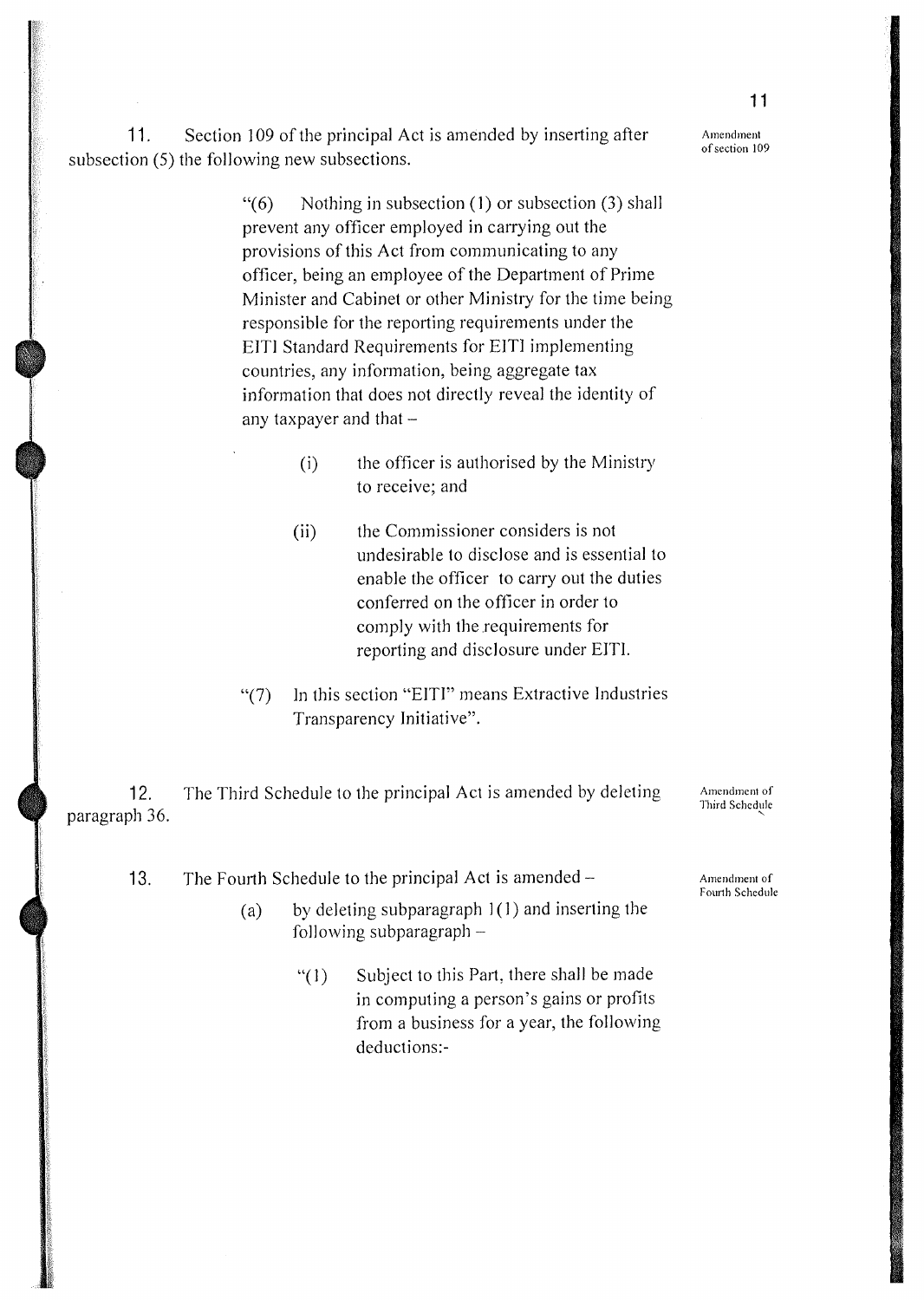(a) a wear and tear deduction as set out in subparagraph (2);

(b) a mining rights amortisation deduction as set out in subparagraph (2A); and

(c) a development expense deduction as set out in subparagraph (28).".

(b) by deleting the words that appear in the current subparagraph  $1(2)$  preceding the first listed item (i) and substituting the following  $-$ 

> "The amount of the wear and tear deduction for any year shall be the appropriate percentage of the written-down value at the end of such year before making such deduction of capital assets owned by a person and used for the purposes of the person's business, as follows:-".

(c) by adding after subparagraph  $1(2)$  the following new subparagraphs -

> "(2A) The amount of the mining rights amortisation deduction for any year is  $1/X$  of the cost of obtaining rights required to enable a person to utilise or acquire a prospecting licence or a mining lease, where  $X$  is the number of years for which the rights are effective, with a deduction allowed in the year of acquisition of the rights and in each of the subsequent years until the full cost has been deducted.

(28) The amount of the development expense deduction for any year is 25% of the balance of the approved mining company's development expense pool, within the meaning in subparagraph 9(5) of the Fourth Schedule, at the end of the year.".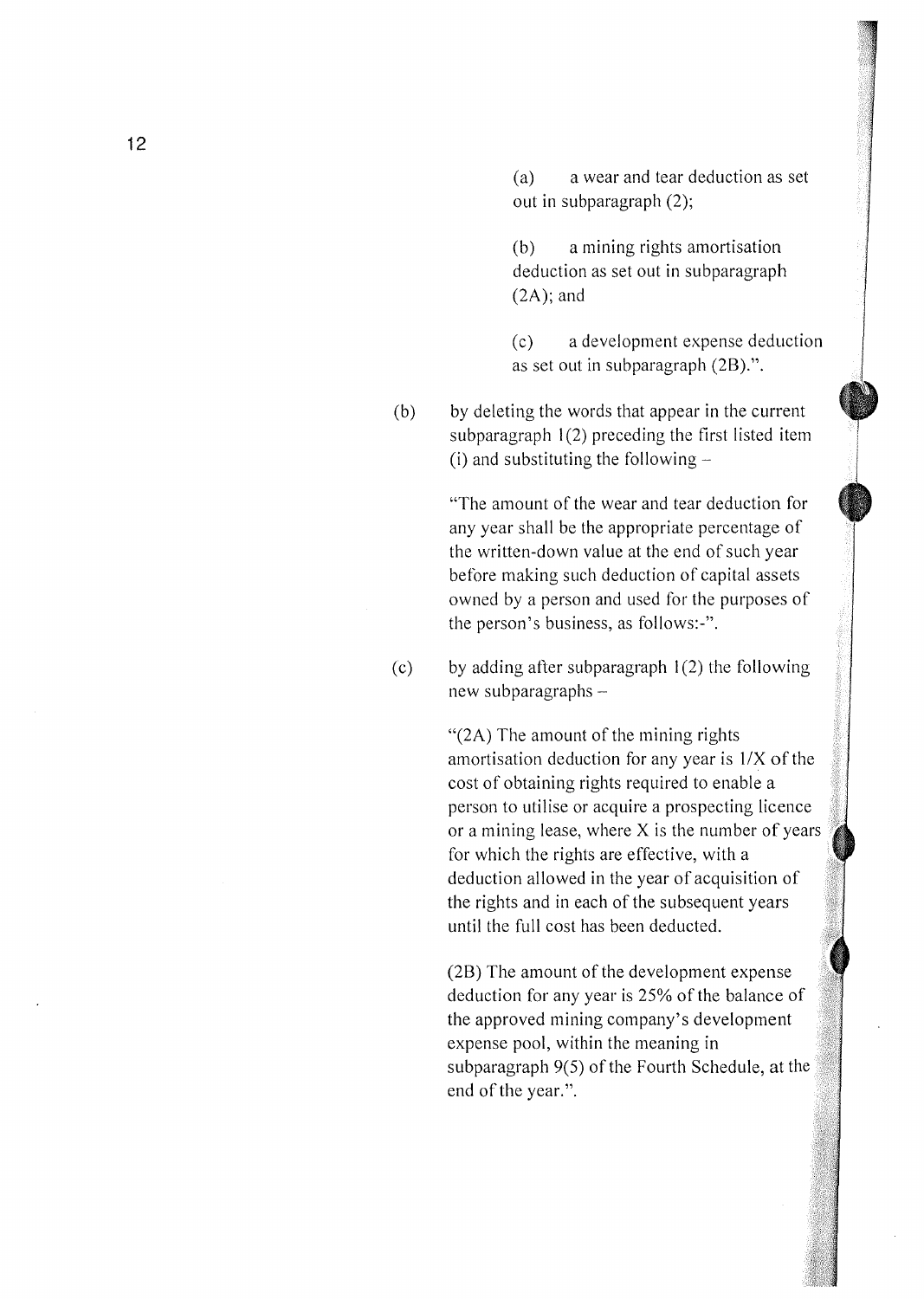- (d) by deleting the marginal note that appears in respect of paragraph 1 and substituting the following "Wear and tear, mining rights and development pool deductions"
- (e) by adding after subparagraph  $5(3)$  a new subparagraph as follows

 $\frac{1}{4}$  Where an approved mining company has enjoyed deductions in respect of the cost of obtaining rights required to enable the company to utilise or acquire a prospecting licence or a mining lease and has not fully deducted that cost prior to the year in which the rights cease to be owned by the company or cease to be used by the company following termination of its activities:-

- (a) if any amount received by the company as a consequence of ceasing to be owner or ceasing to use the rights exceeds the undeducted value of the rights, the excess will be treated as chargeable income derived in the year; and
- (b) if any amount received by the company as a consequence of ceasing to be owner or ceasing to use the rights is less than the undeducted value of the rights, the difference between the amount received and the undeducted value may be deducted in that year.".
- (f) by adding after subparagraph 5(4) so inserted a new subparagraph as follows -

.rs

 $\overline{a}$ 

ž

ľ

e

"(5) Where an approved mining company that has enjoyed deductions under paragraph 18(2)(0) for amounts allocated for future application towards the cost of environmental rehabilitation, restoration or reclamation as required by a mining licence, the Mines and Minerals Act, the Environment Act 1998, or a relevant agreement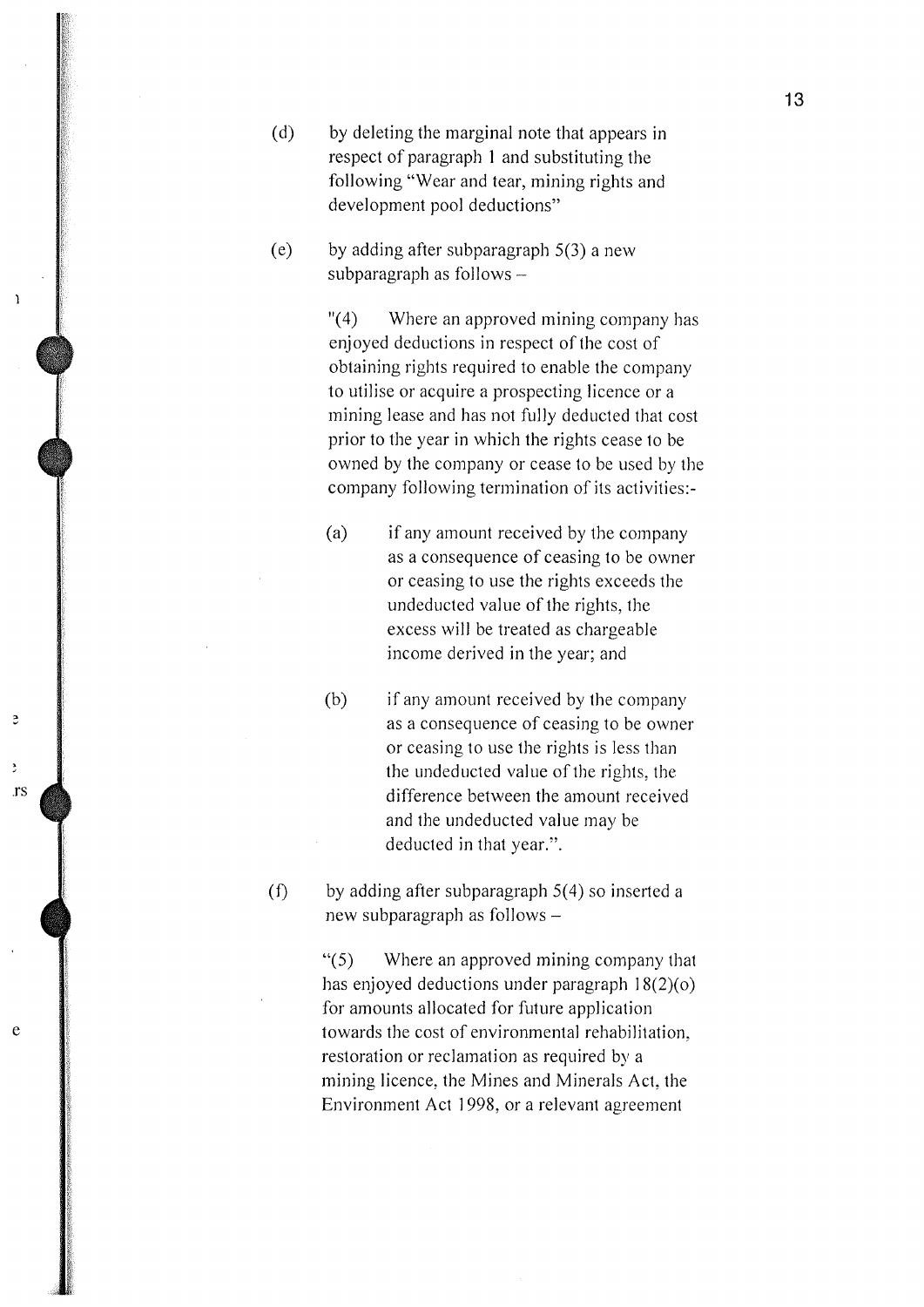has completed the rehabilitation, restoration or reclamation as required:-

- $(a)$  if the amount deducted under paragraph  $18(2)(o)$  exceeds the amount spent on rehabilitation, restoration or reclamation, the excess shall be included in the chargeable income of the company in the year in which the rehabilitation, restoration or reclamation activities are completed;
- (b) if the amount spent on rehabilitation, restoration or reclamation exceeds the amount deducted under paragraph  $18(2)(o)$ , the excess shall be allowed as a deduction in the year in which the rehabilitation, restoration or reclamation activities are completed; and
- (c) if the amount deductible under (b) above exceeds the chargeable income of the year, the excess shall be deductible consecutively in each of the preceding four years to the extent the excess exceeds the chargeable income of each year measured without regard to (b) above.".

(g) by repealing Part III and inserting instead the following new Part  $III -$ 

### "MINING

Interpretations

8. In this Part, unless the context otherwise requires -

"mining lease" has the meaning given in the Mines and Minerals Act (Cap 42); and

"prospecting licence" has the meaning given in the Mines and Minerals Act.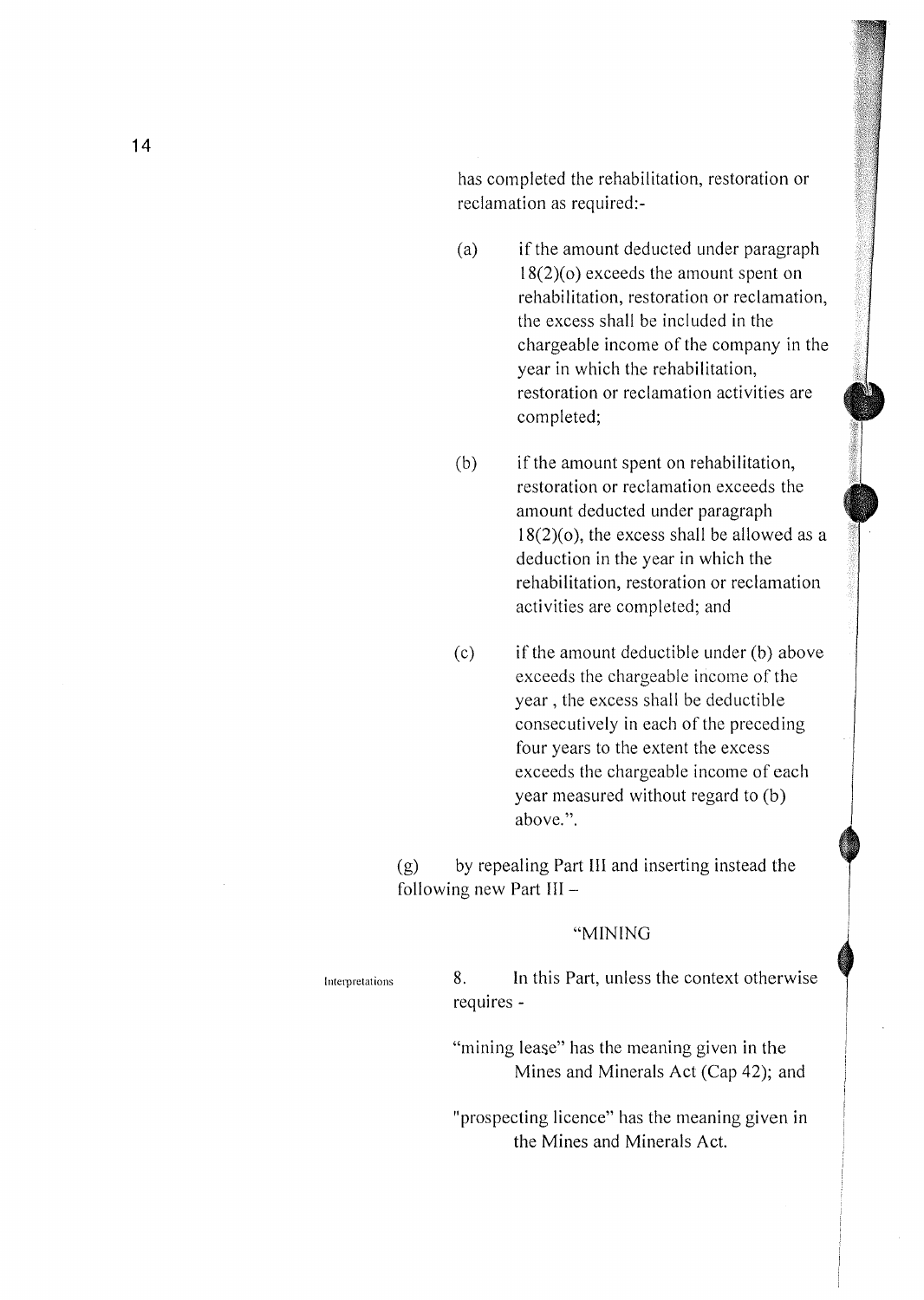expenses

Development  $9(1)$  Expenses incurred by an approved mining company on or after the date on which a mining lease commences and prior to the date on which production of minerals from the mining lease for sale commences shall be treated as expenses incurred wholly and exclusively by the approved mining company in the production of income.

> (2) Expenses described in subparagraph (I) that would otherwise be deductible under this Act are deductible only to the extent allowed in subparagraph (3).

(3) Thirty percent of expenses described in subparagraph (1) are deductible.

(4) Subparagraph (1) does not apply to a wear and tear deduction, mining rights amortisation deduction, or a development expense pool deduction allowed under subparagraph  $1(1)$  of this Schedule.

(5) The amount of expenses described in subparagraph (1) that are not deductible in a year as a result of subparagraph (3) shall be added to an account known as the approved mining company's development expense pool.

(6) A company's development expense pool shall be reduced at the end of each year by an amount for which a deduction is allowed under subparagraph 1(1) of the Fourth Schedule for that year.

(7) A deduction is allowed for the balance of an approved mining company's development expense pool at the earlier of the date on which the mining lease to se which the pool relates ends or the date on which production of minerals from the mining lease for sale ends if production ceases prior to the expiry of a mining lease because insufficient mineral reserves remain in the property.

 $\cdot$ 

 $\mathbf{I}$ 

n  $\parallel$  Fiscal Stability 10(1) An approved mining company may irrevocably elect within 30 days of the entry into effect of a mineral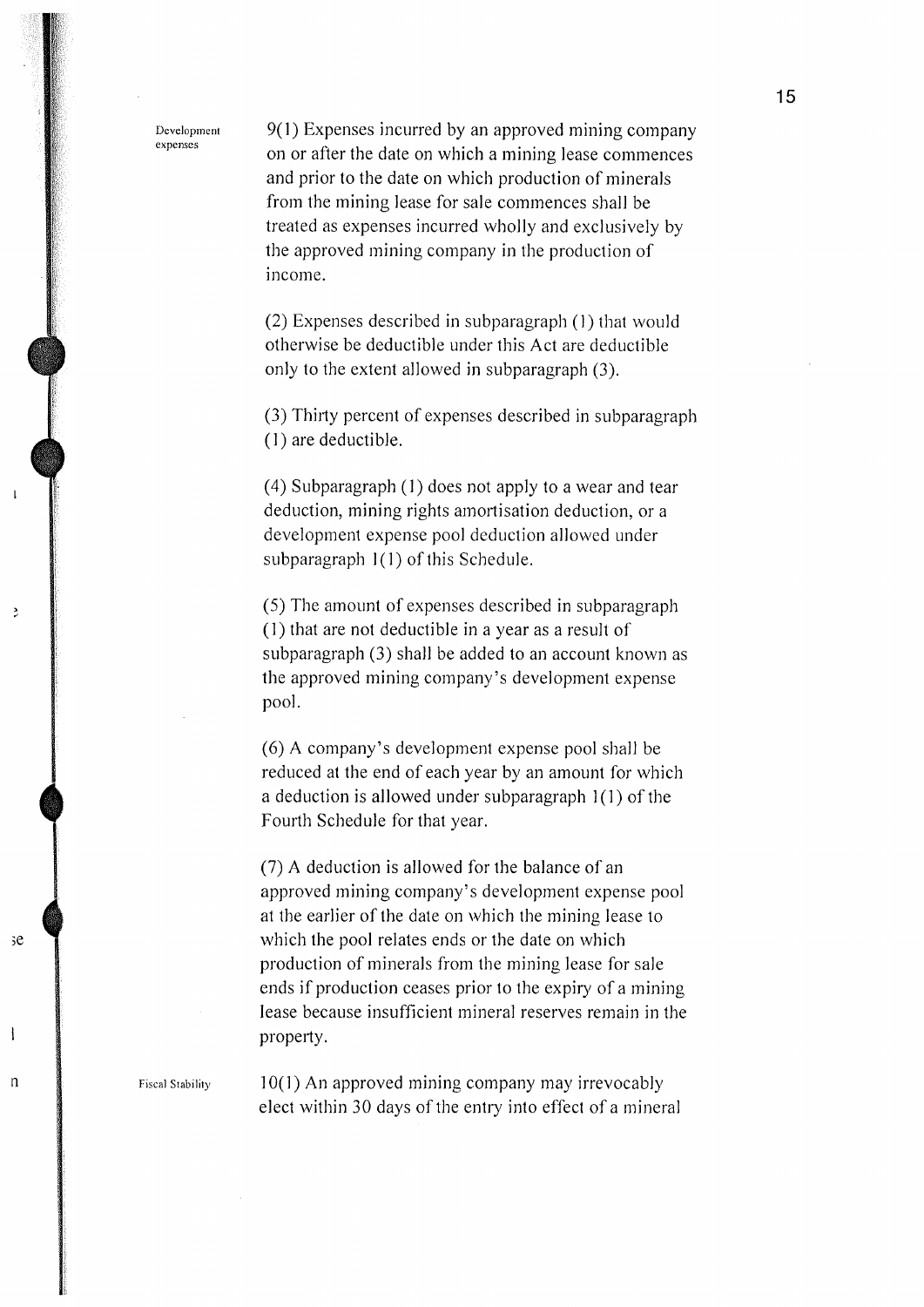licence for the Income Tax Act as it stood at the time of the election to apply to the company for the duration of the mineral licence.

(2) An election made pursuant to subparagraph (1) shall be conveyed in writing to the Commissioner.

Multiple Mineral Licences

 $11(1)$  Subject to subparagraph  $(2)$ , an approved mining company is treated as a separate person for the purposes of this Act in respect of each mineral licence held by the company.

(2) Where an approved mining company incurs expenses in respect of activities carried out pursuant to a prospecting licence on property adjoining a property on which the company carries out activities in respect of a mining lease, the amount of expenses incurred in respect of the prospecting license for the property described in subparagraph (3) shall be treated as expenditures incurred in respect of the property for which the mining lease applies.

(3) The amount of expenditure for the purpose of subparagraph (2) is the lesser of:-

- (a) the amount of expenditure incurred in the year; and
- (b) the amount of expenditure incurred in the year that is equal to 5 per cent of the deductions allowed to the approved mining company in respect of its mining lease in the year other than the deductions that would result from the application of this section.

Limit on deductions for interest expenses Licence

12. In computing the gains and profits of an approved mining company for any year, interest paid by an approved mining company on a loan to finance its mining operations shall be deductible only in respect debt that is equal to or less than three times the paid up equity of the company.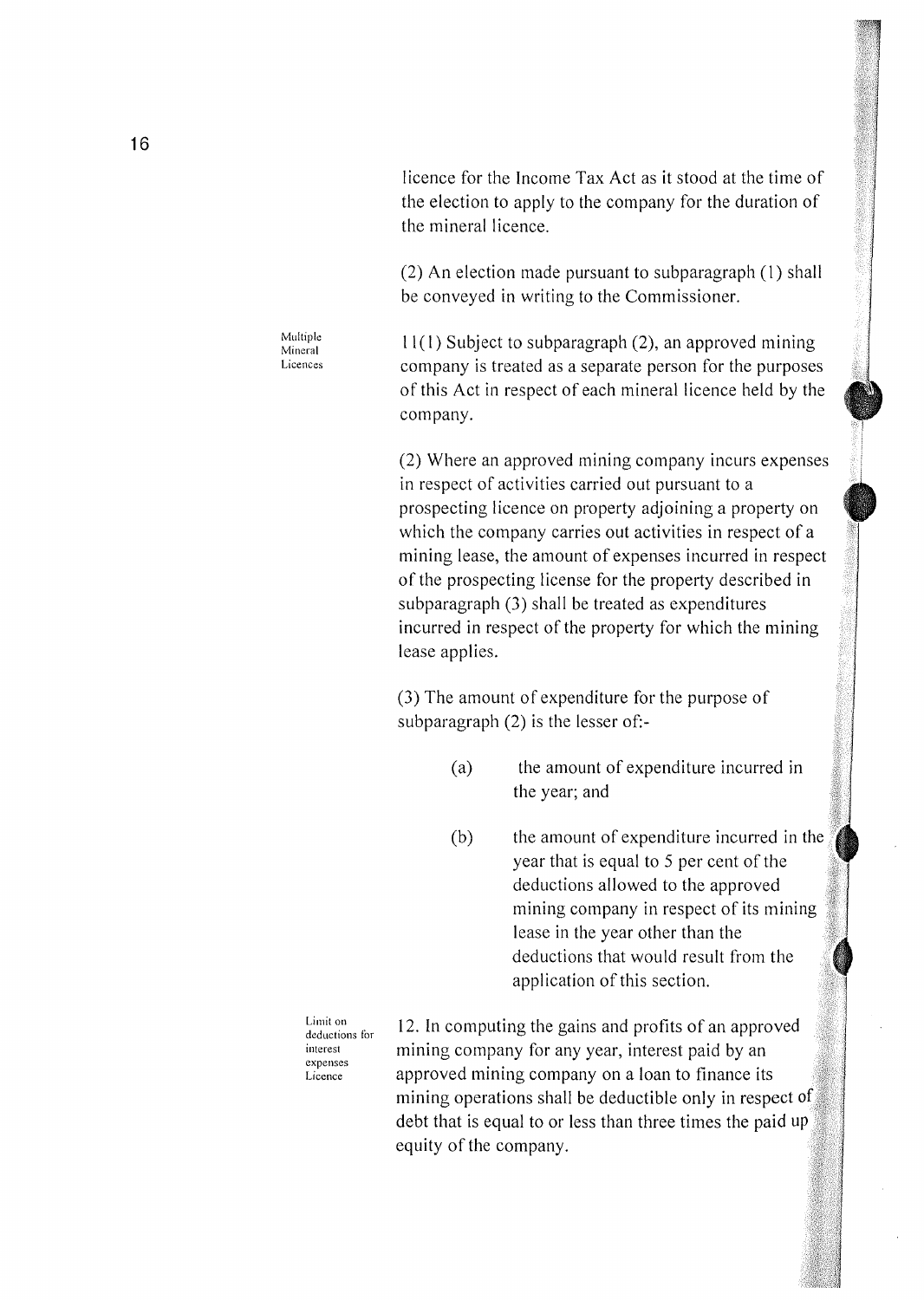Accounts and tax returns to be kept in Solomon Islands, United States or Australian currency

~s

ct

g

the

ing

:d

:t of iUP

 $13(1)$  Financial records of an approved mining company needed for determination of its income tax liability under this Act shall be maintained in a nominated currency and information included in a return of income required by section 57 of this Act shall be prepared on the basis of the nominated currency.

(2) For the purpose of subsection (1), a nominated currency is either Solomon Islands, United States or Australian currency as nominated by the approved mining company.

(3) The value of receipts or liabilities denominated in currencies other than the nominated currency shall be converted to a value in the nominated currency on the basis of the exchange rate in effect at 9:00 a.m. on the day the receipts are derived or the liabilities are incurred.

 $(4)$  The Commissioner may prescribe by way of public ruling the basis of the exchange rate to be used for the conversion required by subsection (3).

(5) Where the amount of a receipt or liability determined as a result of the conversion required by subsection (3) differs from the amount determined when the receipt or liability is actually received or paid:-

- (a) any amount by which the nominated currency value of a receipt determined at the later date exceeds the nominated currency value determined at the earlier date is income of the approved mining company;
- (b) any amount by which the nominated currency value of a receipt determined at the earlier date exceeds the nominated currency value determined at the later date is a deductible expense of the approved mining company;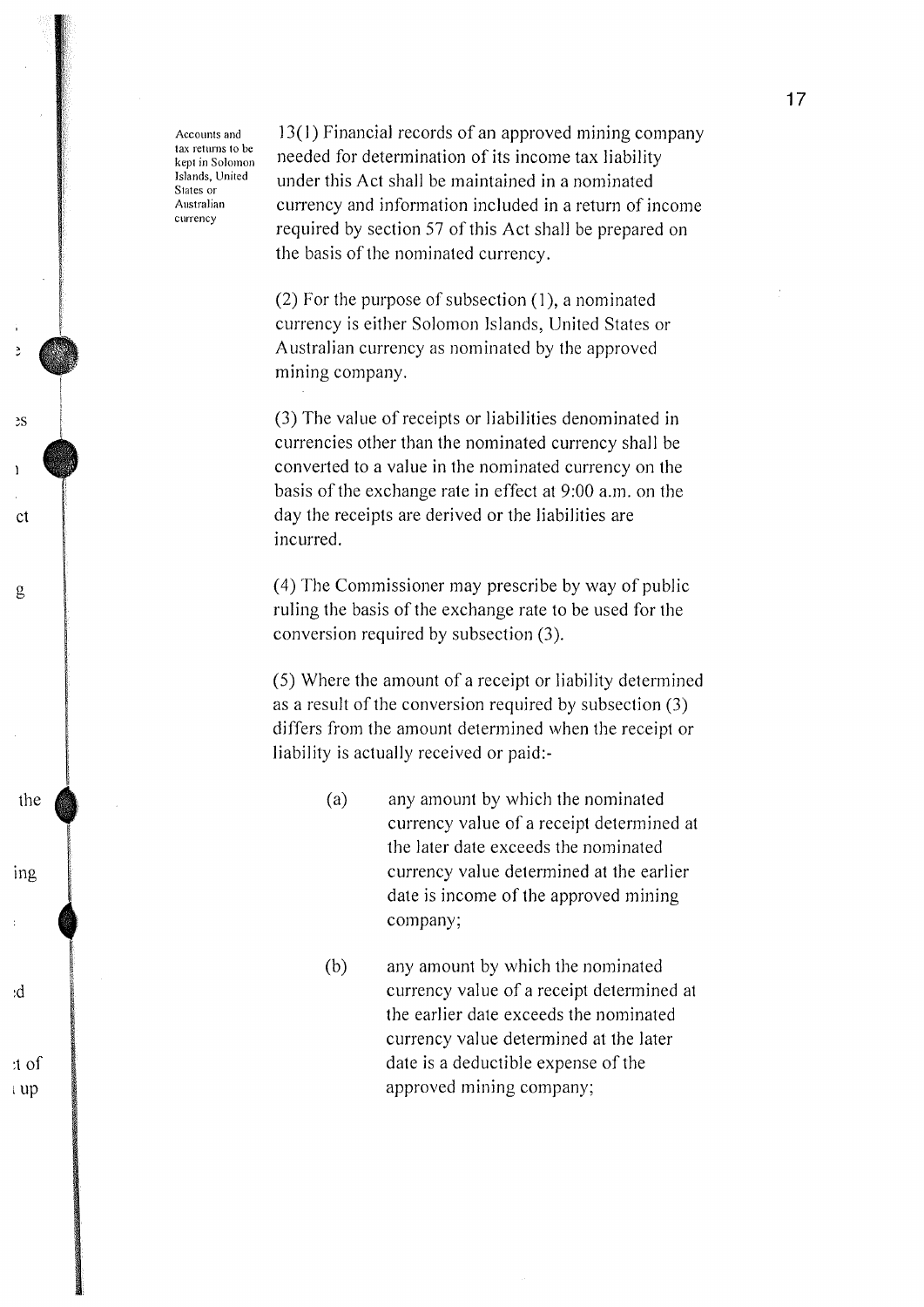- (c) any amount by which the nominated currency value of a liability determined at the earlier date exceeds the nominated currency value determined at the later date is income of the approved mining company; and
- (d) any amount by which the nominated currency value of a liability determined at the later date exceeds the nominated currency value determined at the earlier date is a deductible expense of the approved mining company.".

14. The Sixth Schedule of the principal Act containing the rates of non-resident withholding tax is amended  $-$ 

- (a) by repealing paragraph (xi)
- (b) by replacing paragraph (xiii) with the following--

"(xiii) dividends paid by an approved mining company zero".

#### 15. The Ninth Schedule of the principal Act is amended  $-$

- (a) by deleting from the definition of "net cash receipts" in paragraph 1 the words "specified in the relevant agreement" and substituting the words "nominated under paragraph 13 of the Fourth Schedule".
- (b) in subparagraph 2(2), by deleting the word "cover" and substituting the word "means";
- (c) deleting the definition of "prospecting operations" that appear after subparagraph 2(2);
- (d) in subparagraph  $2(3)$  by inserting the word "including" after the word "expenditure" in the opening subparagraph.

Amendment of Sixth Schedule

Amendment of Ninth Schedule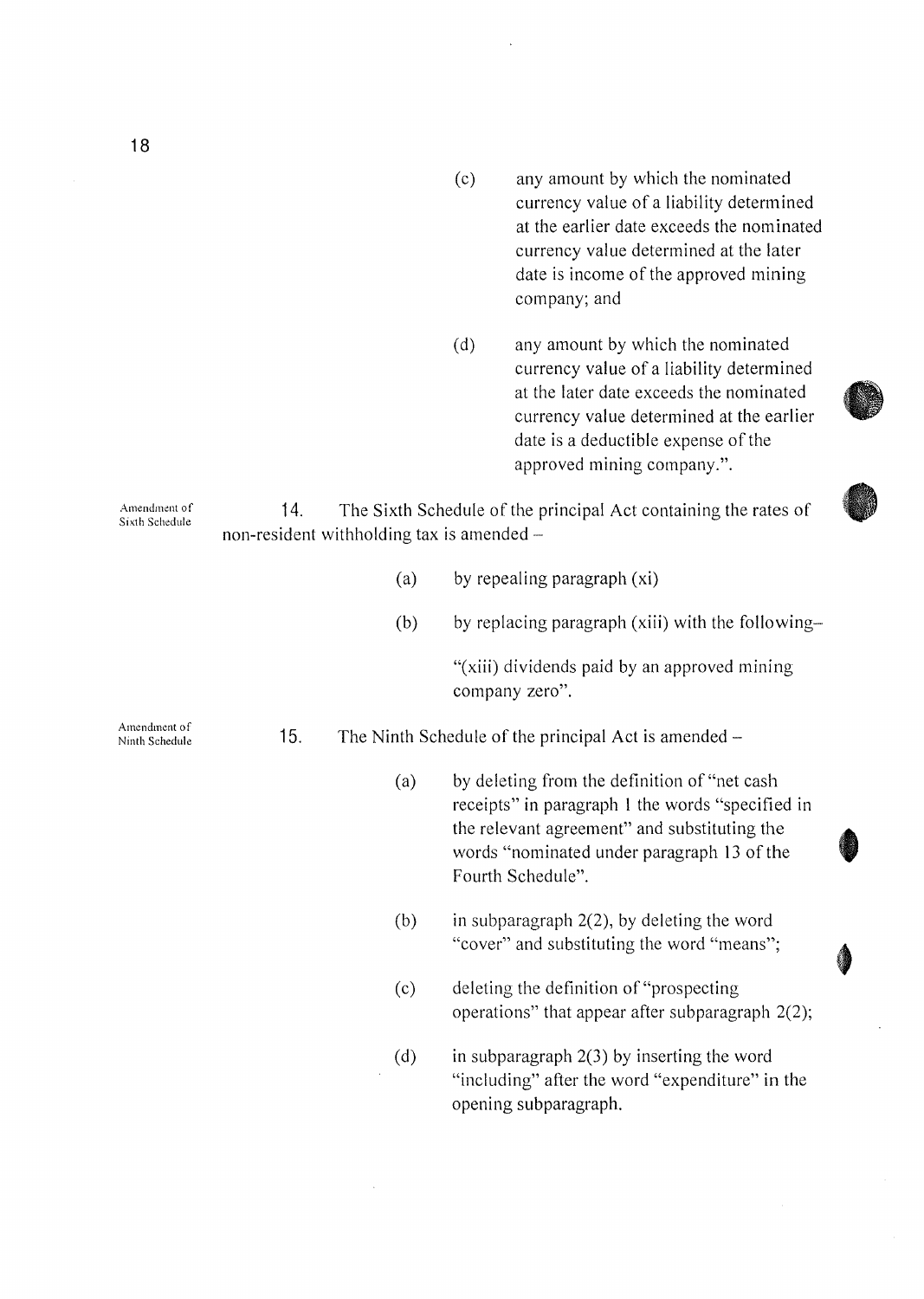(e) by deleting subparagraph  $5(1)$  and substituting the following new subparagraph-

"5( 1) An additional profits tax at the rate of twenty per cent (20%) of the additional profits is payable by an approved mining company in any tax year when the additional profits, at the end of that tax year, calculated in accordance with the formula set out below, is a positive amount -

 $A = (120\% \times B) + C$ , where

- " $A$ " = additional profits at the end of the tax year for which the calculation is made;
- "B" = additional profits at the end of the preceding tax year;
- $"C"$  = net cash receipts for the tax year in respect of which the assessment of the tax on additional profits is made;

Provided that, where in any tax year the additional profits is a positive amount, the additional profits shall, for the purposes of determining the additional profits in respect of the immediately succeeding tax year, be deemed to be zero.".

- (f) by repealing sub paragraph  $8(1)(b)$ ; and
- (g) in sub paragraph  $8(1)(c)$ , by deleting the words "accumulated present value of the net cash receipts" and substituting the words "additional profits".